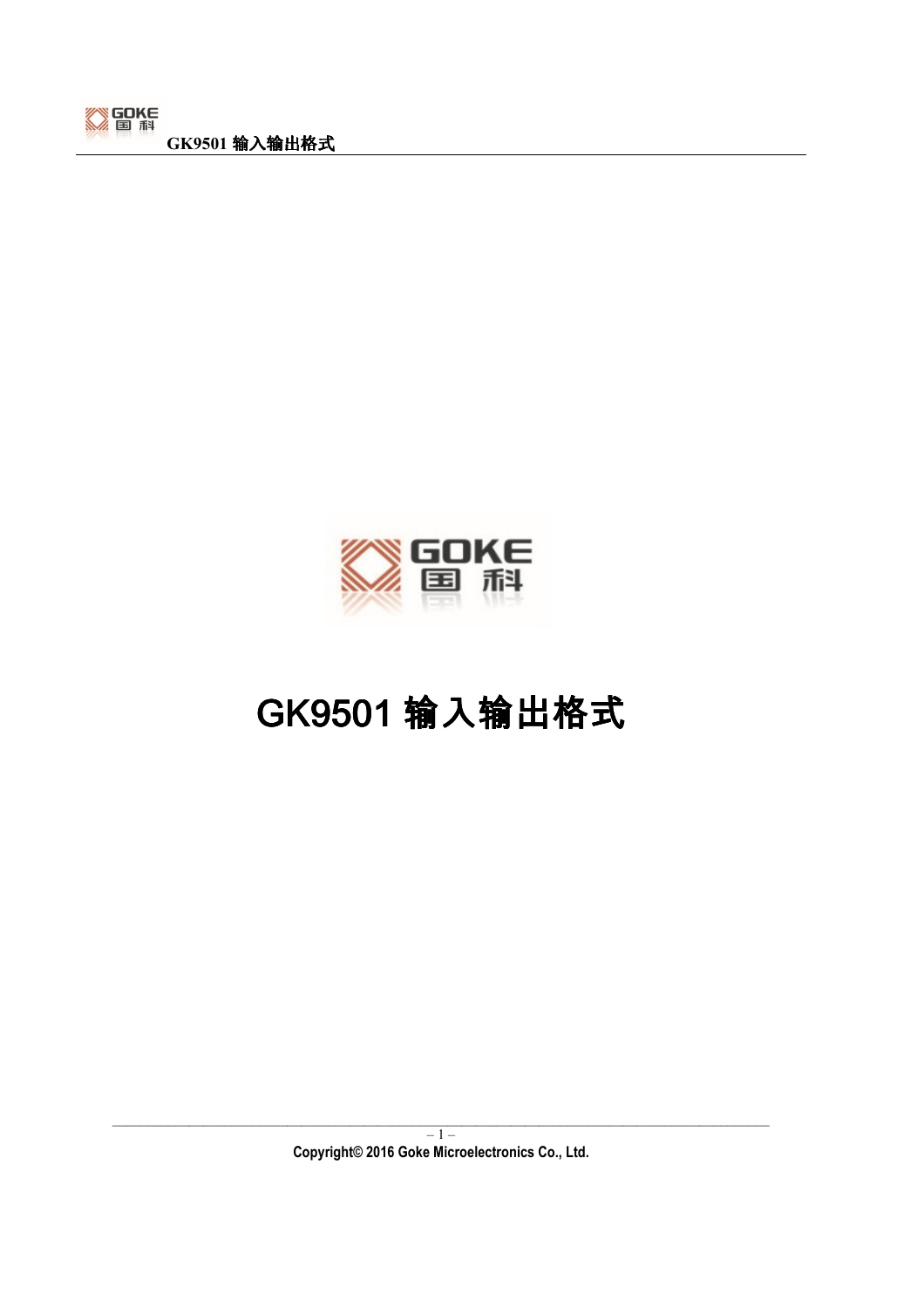

# 法 律 声 明

若接收湖南国科微电子股份有限公司 (以下称为"国科微")的此份文档,即表示您已同 意以下条款。若不同意以下条款,请停止使用本文档。

本文档版权所有湖南国科微电子股份有限公司,保留任何未在本文档中明示授予的权利。 未经国科微事先书面许可,任何单位和个人不得复制、传递、分发、使用和泄漏该文档以 及该文档包含的任何图片、表格、数据及其他信息。

本公司保留在不预先通知的情况下,对此手册中描述的产品进行修改和改进的权利;同时 保留随时修订或收回本手册的权利。

本用户手册中如有文字不明之处,请您及时向本公司或者代理商、销售商咨询。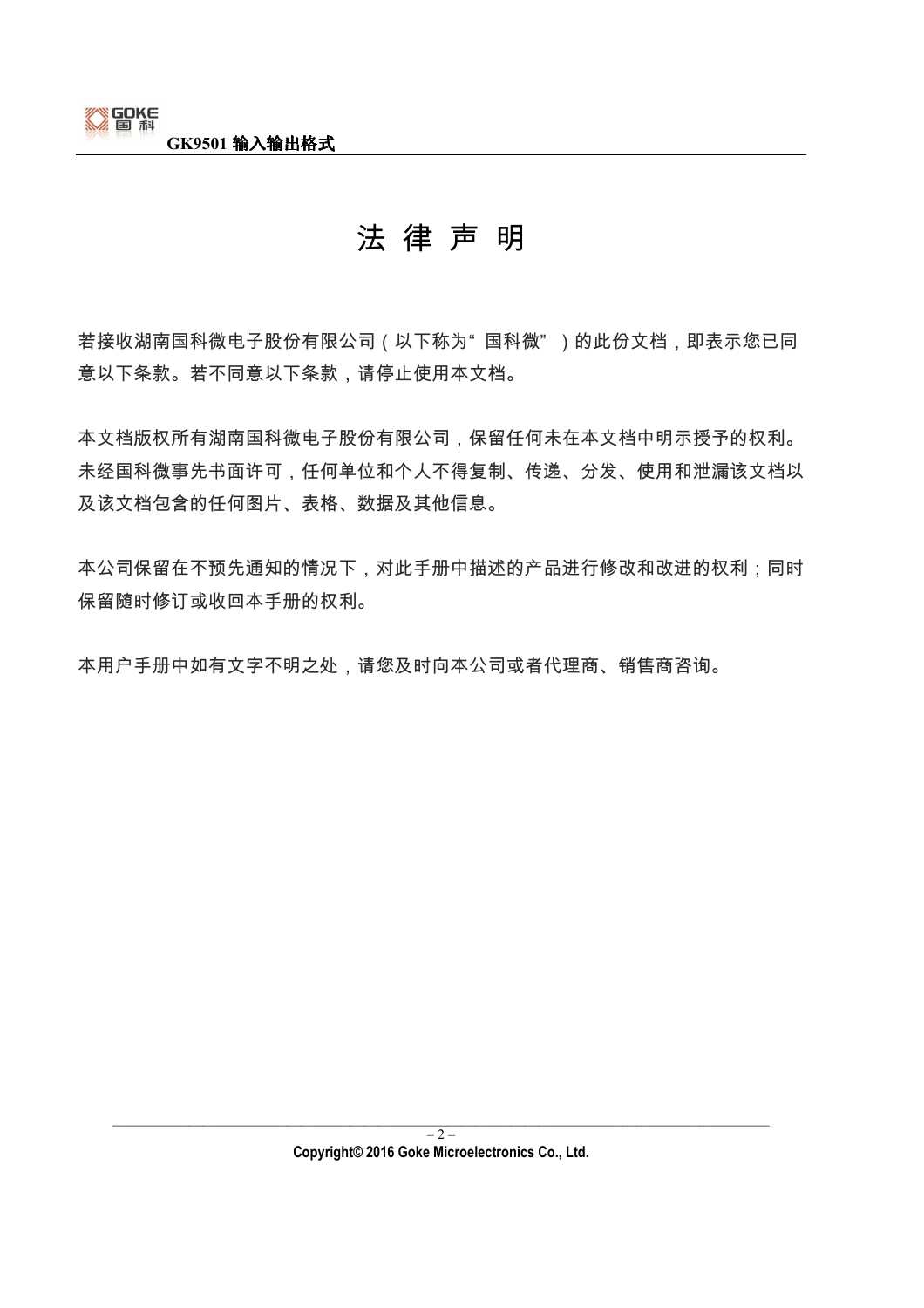# 1.GKC 接口数据格式

Goke Command(GKC)接口是用户和 GK9501 之间进行交互的接口。其命令格式如下:

| СR<br><b>SP</b><br><b>Arguments</b><br>ımand<br>sum<br>÷κ<br>.<br>and the state of |
|------------------------------------------------------------------------------------|
|------------------------------------------------------------------------------------|

Command: 表示发送的命令号,具体的值参考下文。

Arguments: 表示发送命令需要的参数,参数可以是多个,不同的命令对应不同的 数据,具体值参考下文。

\*: 数据结束的标志

CheckSum: 整条命令的校验数据

CR,LF: 包结束标志

样例数据: \$PGKC030,3,1\*2E <CR><LF>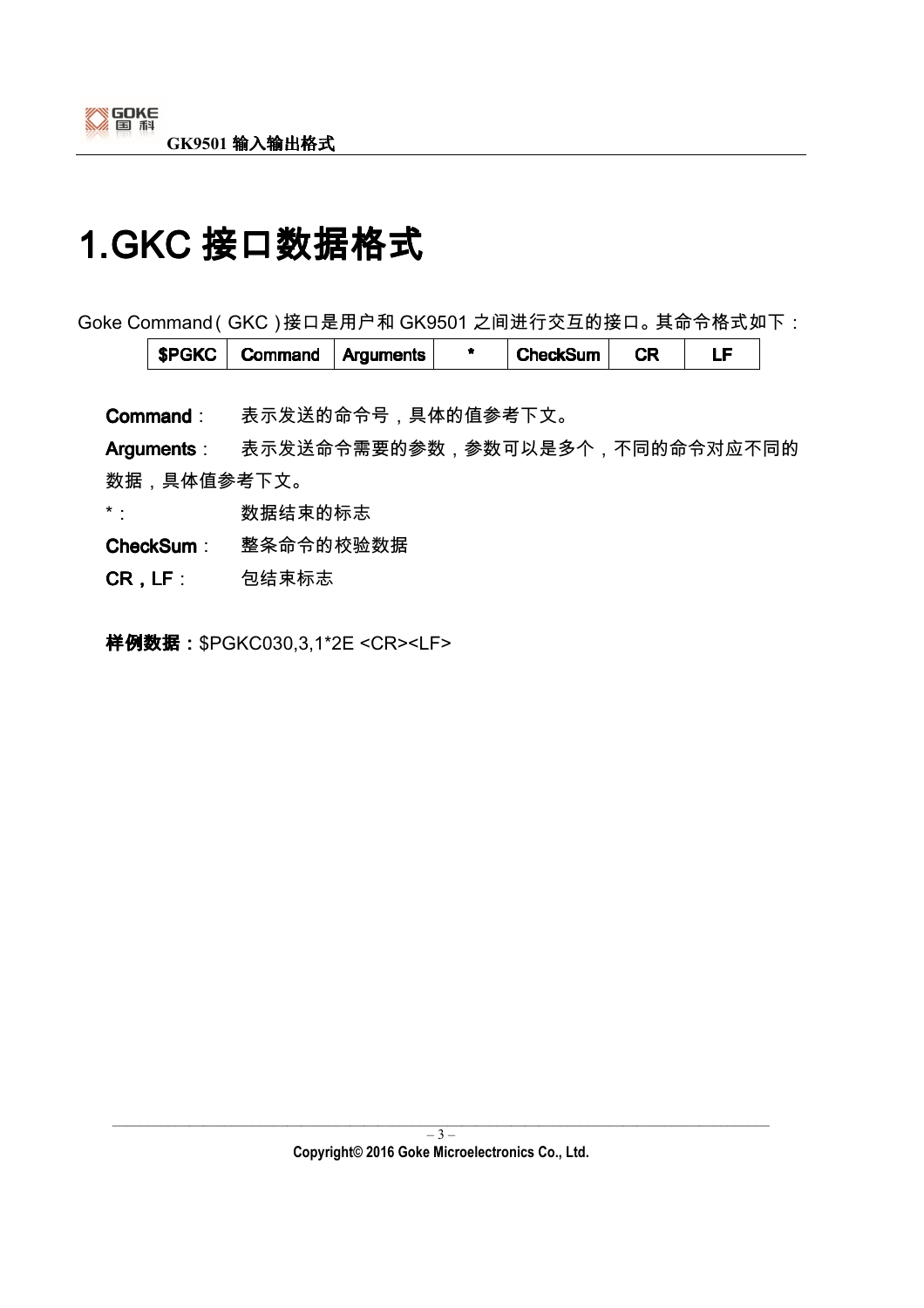

# 2.GKC 命令

1、Command: 001

 应答消息,回应对方发送的消息处理结果 Arguments:

- Arg1: 该消息所应答消息的 command。
- Arg2: "1",不支持接收到的消息

"2",有效消息,但执行不正确

"3",有效消息,并且执行正确

#### Example:

\$PGKC001,101,3\*2D<CR><LF>

2、Command: 030

系统重启命令

Arguments:

Arg1: "1",热启动

- "2",温启动
- "3",冷启动
- Arg2: "1", 软件重启

Example:

\$PGKC030,1,1\*2C<CR><LF>

3、Command: 040

擦除 flash 中的辅助信息

Arguments:

无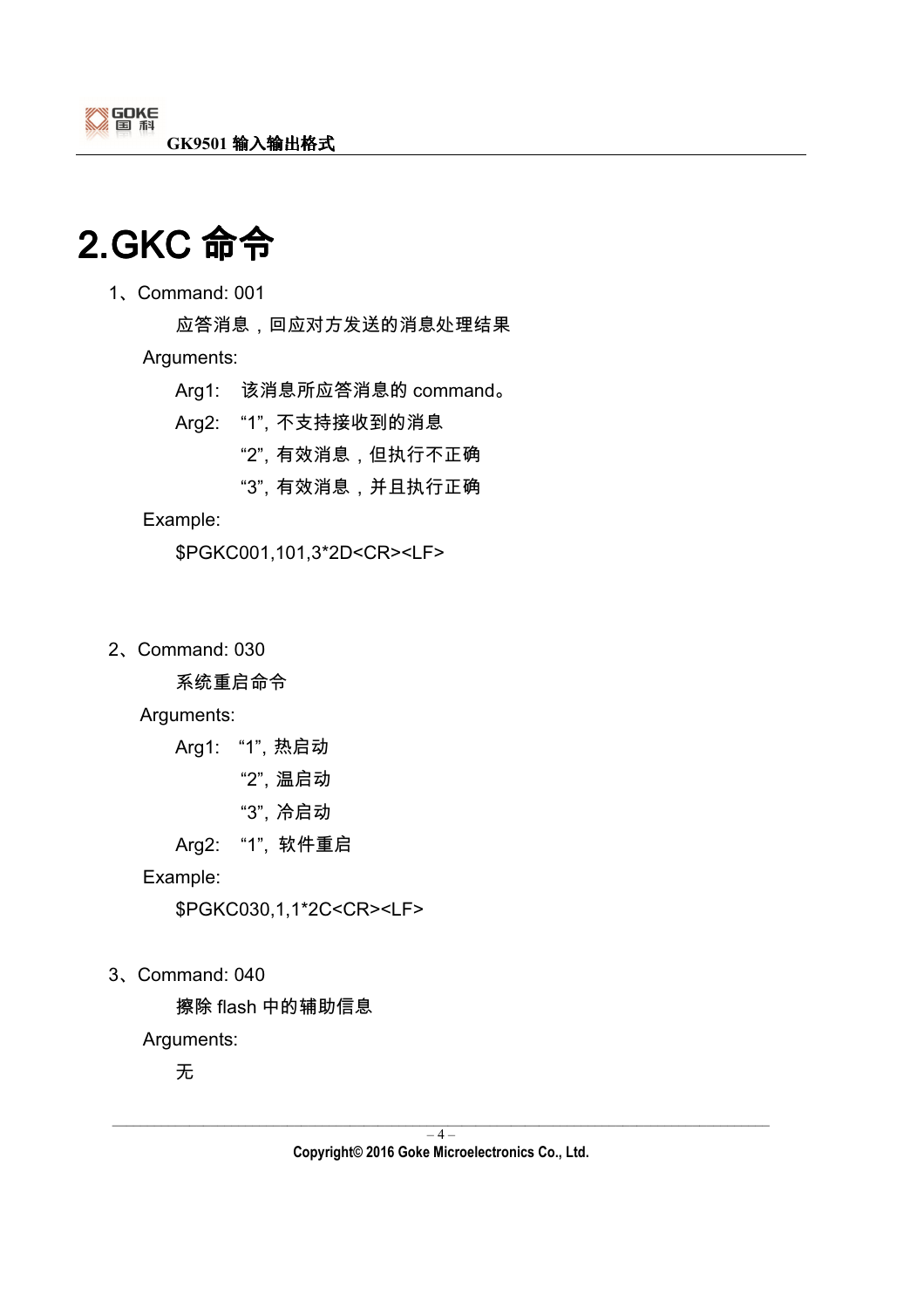\$PGKC040\*2B<CR><LF>

4、Command: 051

进入 standby 低功耗模式

Arguments:

Arg1: "0",stop 模式

"1",sleep 模式

#### Example:

\$PGKC051,1\*36<CR><LF>

5、Command: 101

配置输出 NMEA 消息的间隔(ms 单位)

Arguments:

Arg1: 200-10000

#### Example:

\$PGKC101,1000\*02<CR><LF>

6、Command: 105

进入周期性低功耗模式

Arguments:

- Arg1: "0",正常运行模式
	- "8",低功耗模式,可以通过串口唤醒
	- "9", 超低功耗跟踪模式

Example:

\$PGKC105,8\*3F<CR><LF>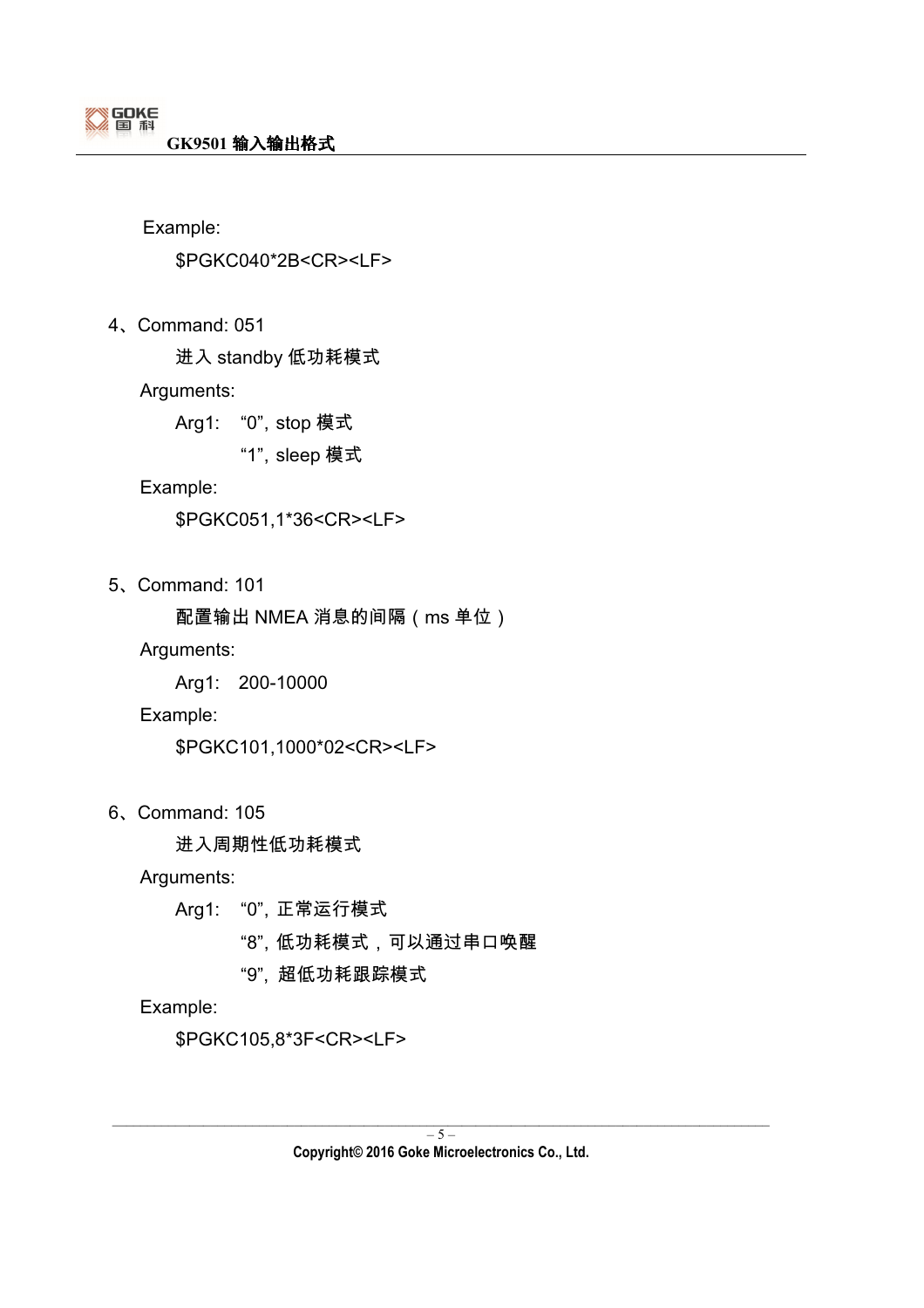7、Command: 113

开启或关闭 QZSS NMEA 格式输出

Arguments:

Arg1: "0",关闭

"1",开启

Example:

\$PGKC113,1\*31<CR><LF>

8、Command: 114

开启或关闭 QZSS 功能

Arguments:

Arg1: "0",开启

"1",关闭

Example:

\$PGKC114,0\*37<CR><LF>

9、Command: 115

设置搜星模式

Arguments:

Arg1: "1", GPS on

"0",GPS off

- Arg2: "1", Glonass on
	- "0", Glonass off
- Arg3: "1", Beidou on
	- "0", Beidou off
- Arg4: "1", Galieo on
	- "0", Galieo off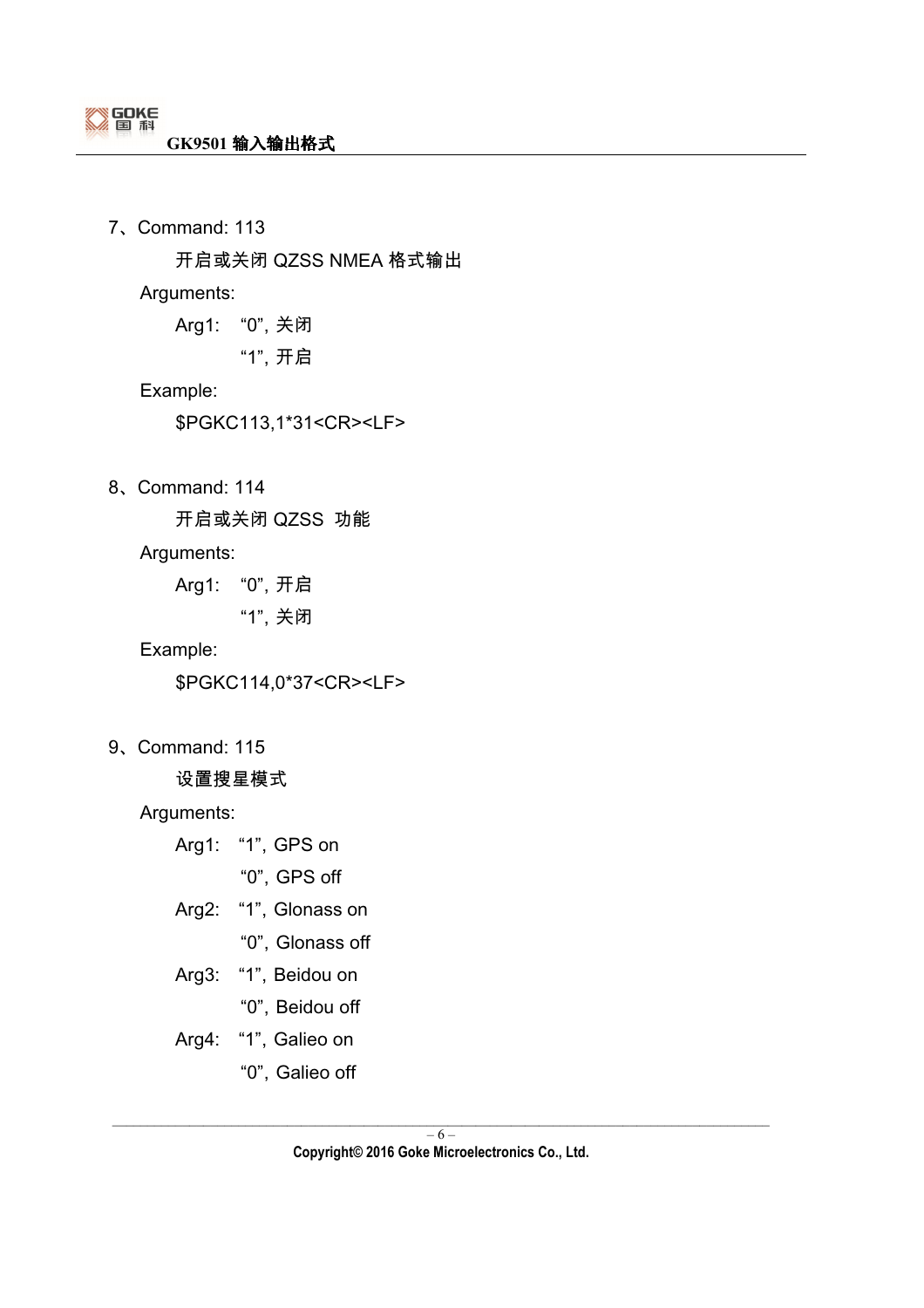\$PGKC115,1,0,0,0\*2B<CR><LF>

10、Command: 146

设置串口输入输出格式和波特率

Arguments:

Arg1: "0",无输入

"3",NMEA 格式

Arg2: "0",无输出

"3",NMEA 格式

Arg3: 9600, 19200, 38400, 57600, 115200......921600.

Example:

\$PGKC146,3,3,9600\*0F<CR><LF>

11、Command: 147

设置 NMEA 输出波特率

Arguments:

Arg1: 9600, 19200, 38400, 57600, 115200......921600.

Example:

\$PGKC147,115200\*06<CR><LF>

12、Command: 149

设置 NMEA 串口参数

Arguments:

Arg1: "0", NMEA 数据

"1", Binary 数据

Arg2: 9600, 19200, 38400, 57600, 115200......921600.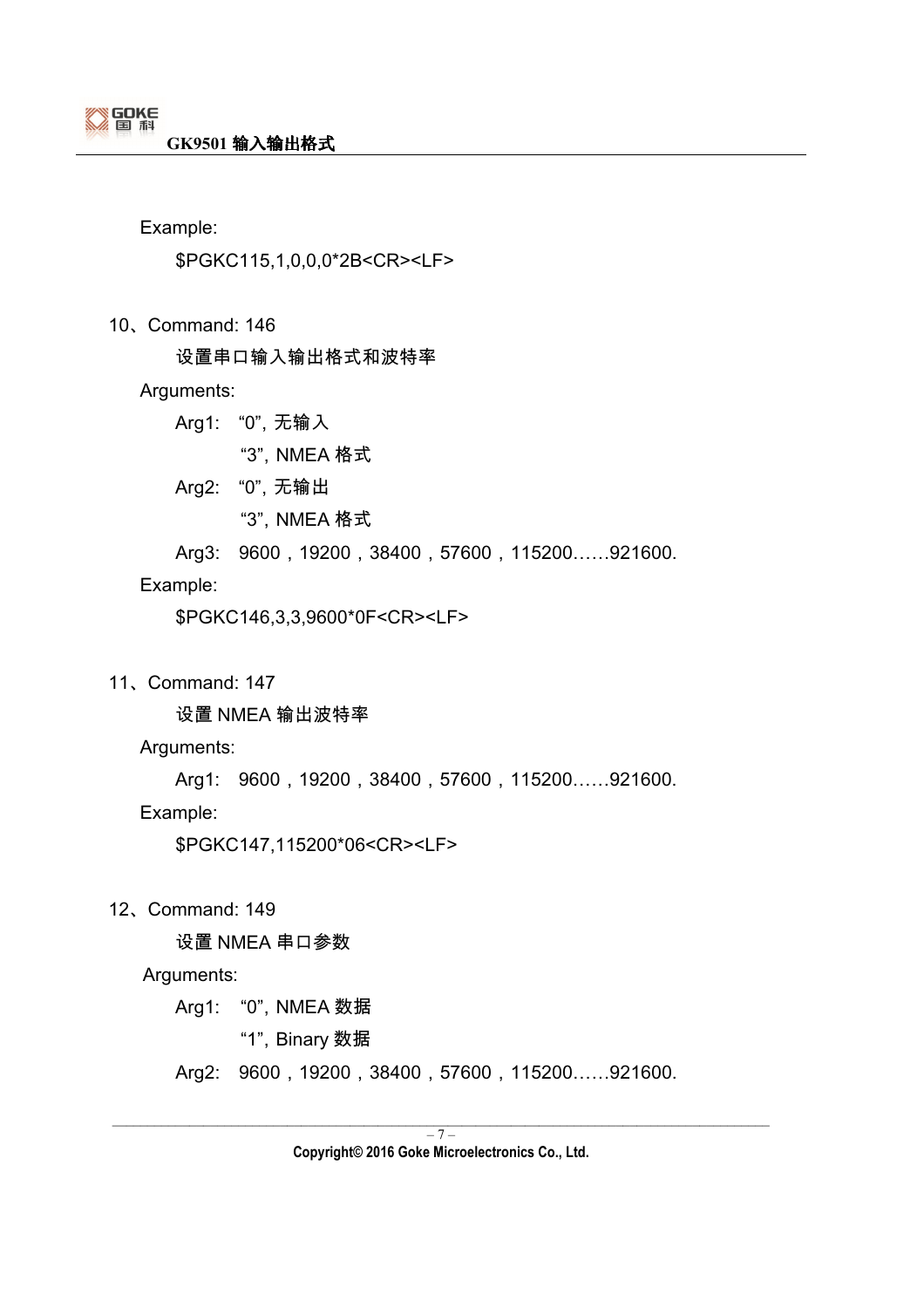\$PGKC149,0,38400\*2C<CR><LF>

13、Command: 161

PPS 设置

#### Arguments:

Arg1: "0",关闭 PPS 输出

"1",第一次 fix

"2",3D fix

"3",2D/3D fix

"4", 始终开启

Arg2: PPS 脉冲宽度(ms)

Arg3: PPS 脉冲周期(ms)

Example:

\$PGKC161,2,500,2000\*0<CR><LF>

14、Command: 201

查询 NMEA 消息的间隔

Arguments:

无

Example:

\$PGKC201\*2C<CR><LF>

15、Command: 202

返回 NMEA 消息的间隔(应答 201 命令)

Arguments:

无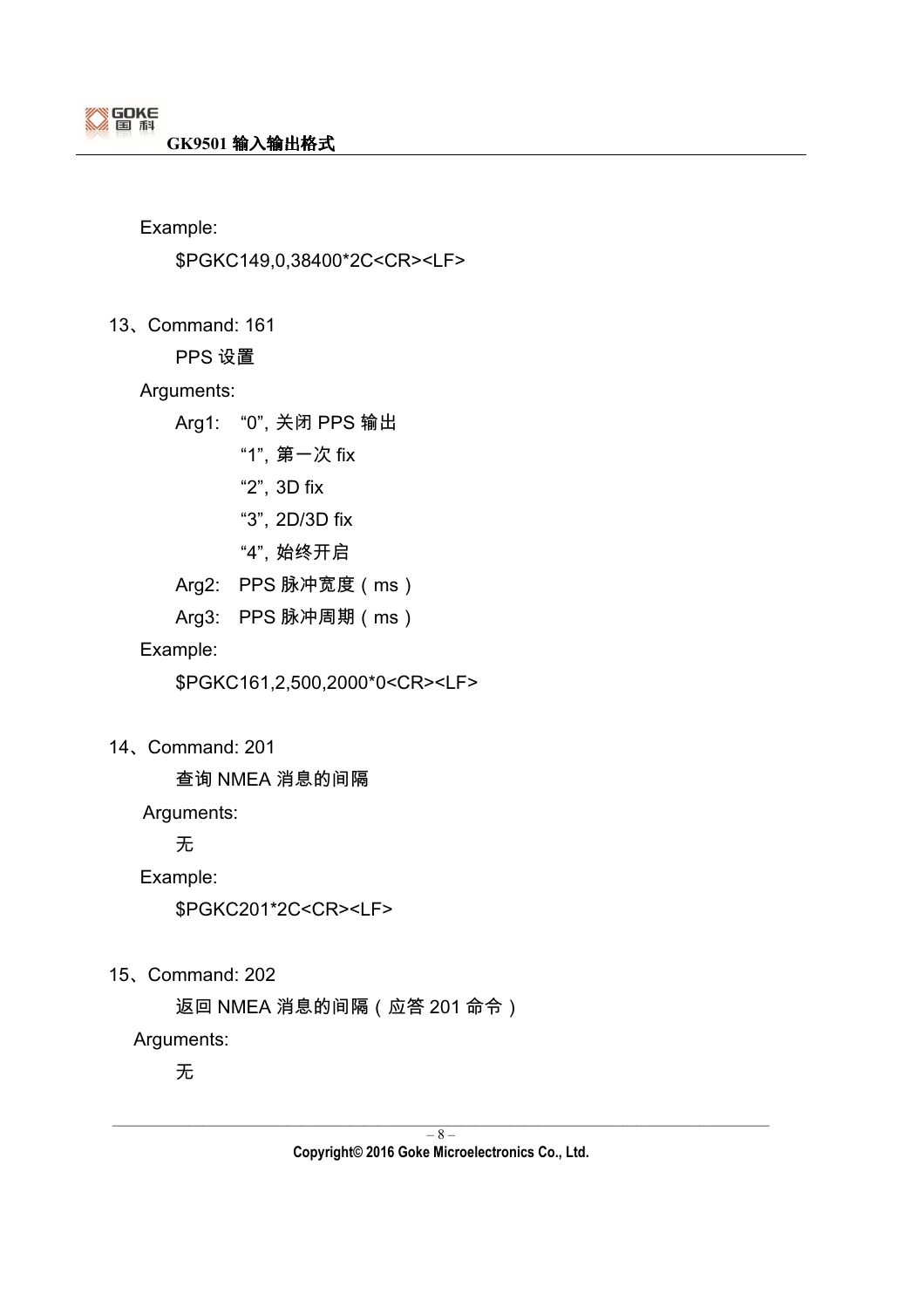\$PGKC202,1000,0,0,0,0\*02<CR><LF>

16、Command: 239

开启或关闭 SBAS 功能

#### Arguments:

Arg1: "0",开启

"1",关闭

#### Example:

\$PGKC239,1\*3A<CR><LF>

17、Command: 240

查询 SBAS 是否使能

Arguments:

无

Example:

\$PGKC240\*29<CR><LF>

18、Command: 241

返回 SBAS 是否使能(应答 240 命令)

Arguments:

Arg1: "0",关闭

"1",打开

Example:

\$PGKC241,1\*35<CR><LF>

19、Command: 242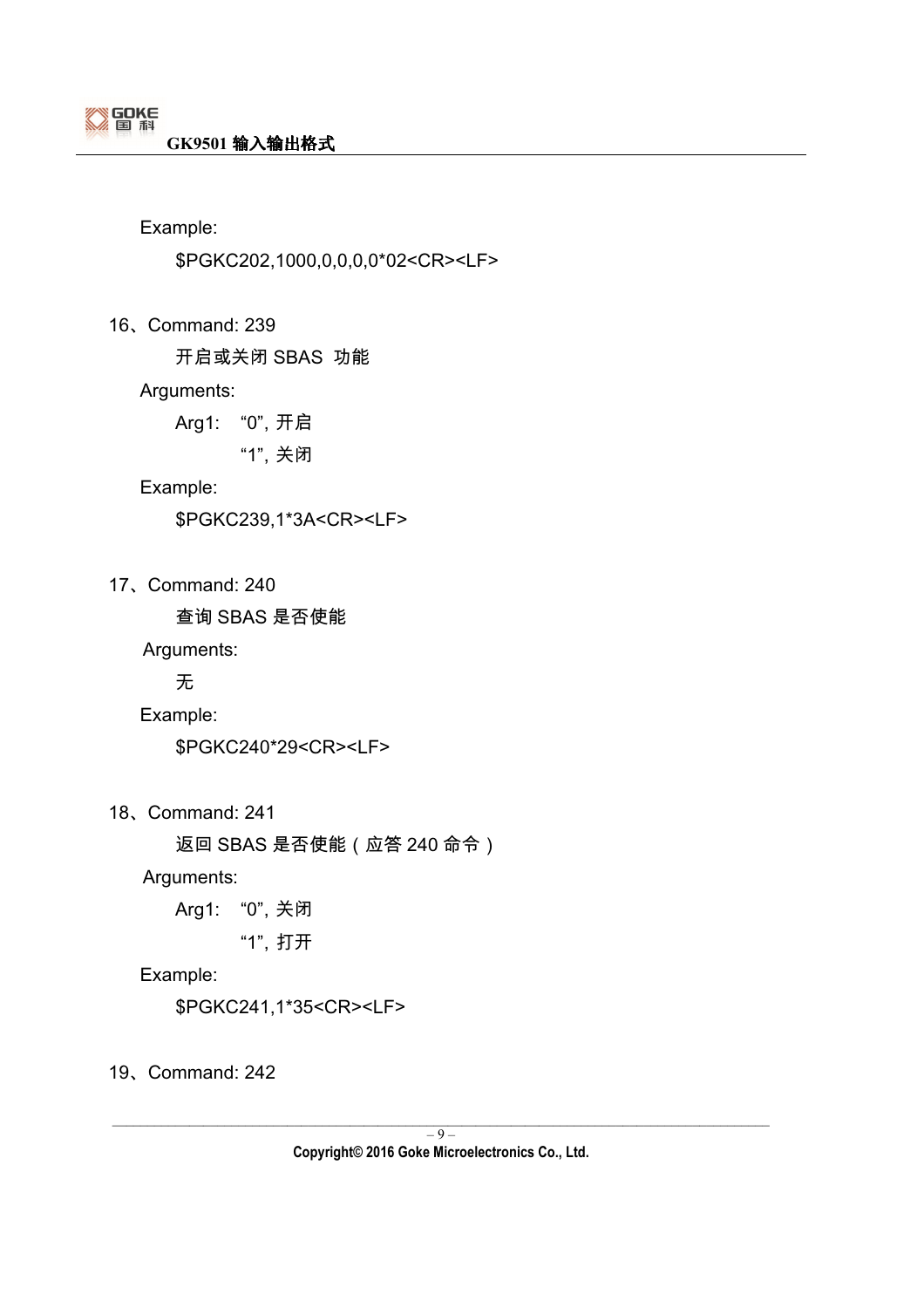#### 设置 NMEA 语句输出频率

Arguments:

- Arg1: GLL
- Arg2: RMC
- Arg3: VTG
- Arg4: GGA
- Arg5: GSA
- Arg6: GSV
- Arg7: GRS
- Arg8: GST
- Arg9~ Arg19: 保留

#### Example:

\$PGKC242,1,1,1,1,1,5,0,0,0,0,0,0,0,0,0,0,0,0,0\*33 <CR><LF>

20、Command: 243

查询 NMEA 语句输出频率

Arguments:

无

Example:

\$PGKC243\*2A<CR><LF>

21、Command: 244

返回 NMEA 语句输出频率(应答 243 命令)

Arguments:

Args: 参考 242 命令

Example:

\$PGKC244,1,1,1,1,1,5,0,0,0,0,0,0,0,0,0,0,0,0,0\*35<CR><LF>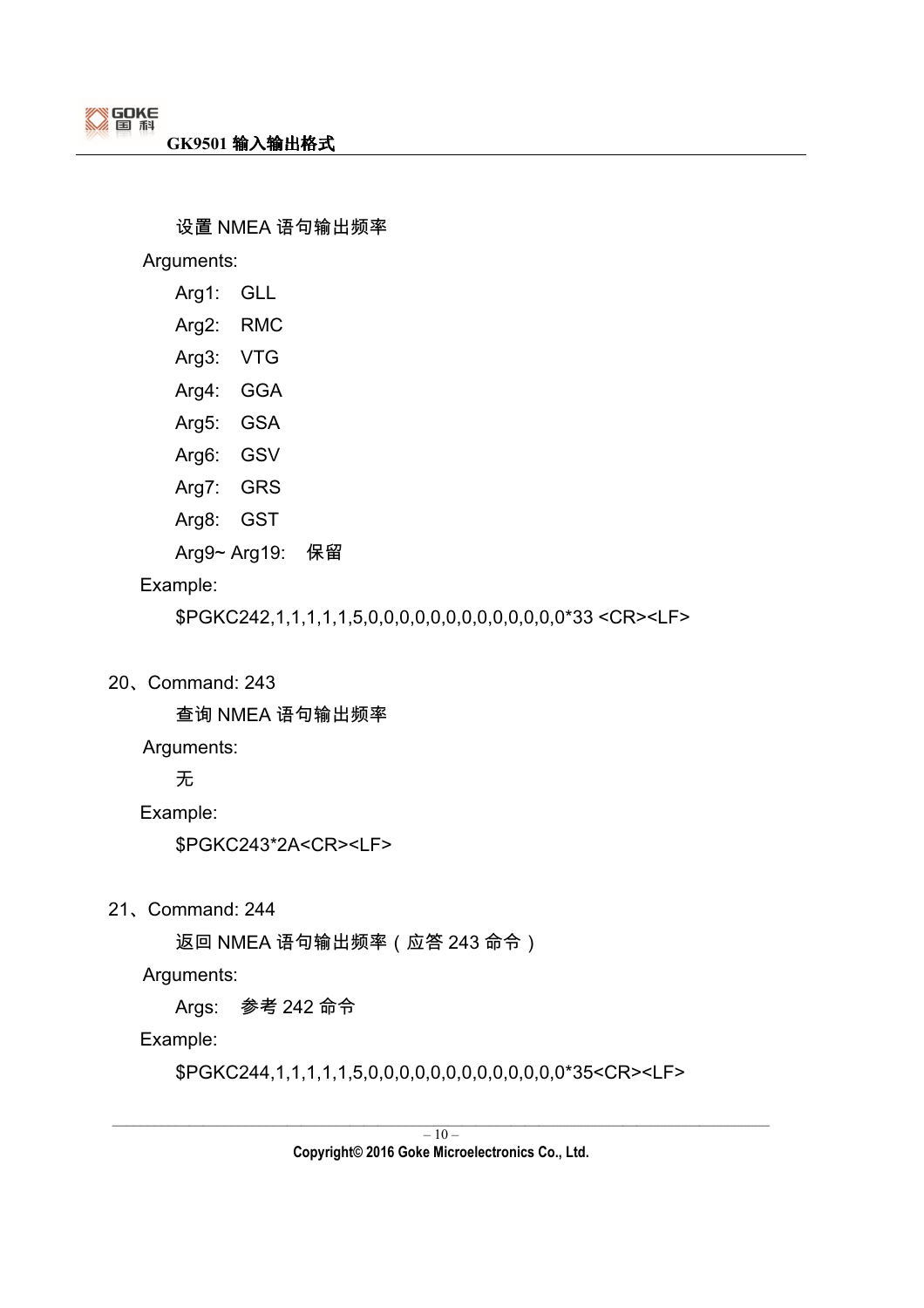22、Command: 269 设置参考坐标系

Arguments:

Arg1: "0",WGS84

其他

Example:

\$PGKC269,0\*3E<CR><LF>

23、Command: 270

查询参考坐标系

Arguments:

无

Example:

\$PGKC270\*2A<CR><LF>

24、Command: 271

返回参考坐标系(应答 270 命令)

Arguments:

Arg1: 参考 269 命令

Example:

\$PGKC271,0\*37<CR><LF>

25、Command: 278

设置 RTC 时间

Arguments:

Arg1: 年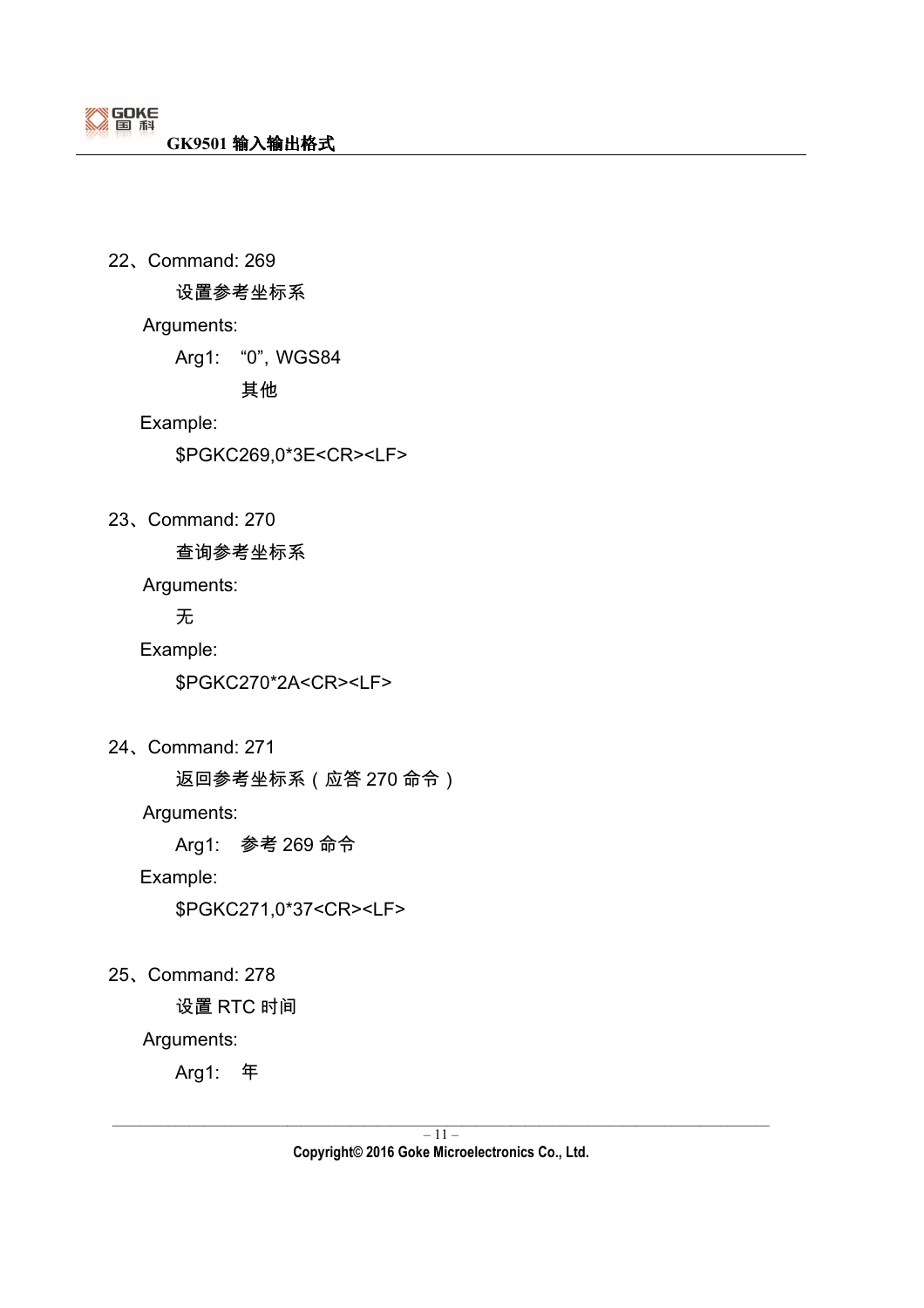Arg2: 月,1~12 Arg3: 日,1~31 Arg4: 时,0~23 Arg5: 分,0~59 Arg6: 秒,0~59

Example:

\$PGKC278,2017,3,15,12,0,0\*12<CR><LF>

26、Command: 279

查询 RTC 时间

Arguments:

无

Example:

\$PGKC279\*23<CR><LF>

27、Command: 280

返回 NMEA 语句输出频率(应答 243 命令)

Arguments:

Args: 参考 278 命令

Example:

\$PGKC280,2017,3,15,12,0,0\*15<CR><LF>

28、Command: 284

设置速度门限,速度低于门限值时,输出速度为 0

Arguments:

Arg1: 门限值

Example: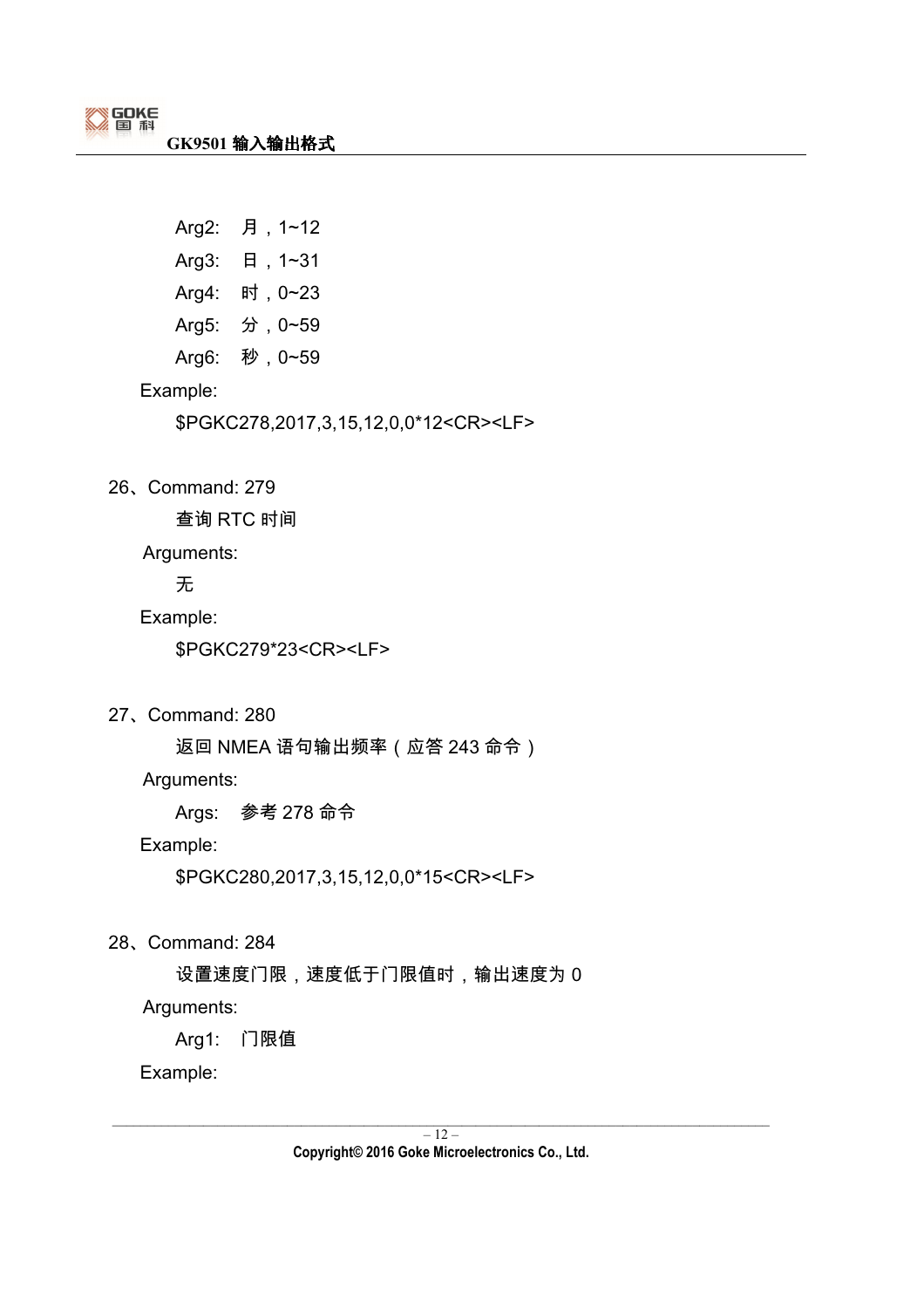\$PGKC284,0.5\*26<CR><LF>

29、Command: 356

设置 HDOP 门限,实际 HDOP 大于门限值时,不定位

Arguments:

Arg1: 门限值

Example:

\$PGKC356,0.7\*2A<CR><LF>

30、Command: 357

获取 HDOP 门限

Arguments:

无

Example:

\$PGKC357\*2E<CR><LF>

31、Command: 462

查询当前软件的版本号

Arguments:

无

Example:

\$PGKC462\*2F<CR><LF>

32、Command: 463

返回当前软件的版本号(应答 462 命令)

Arguments:

无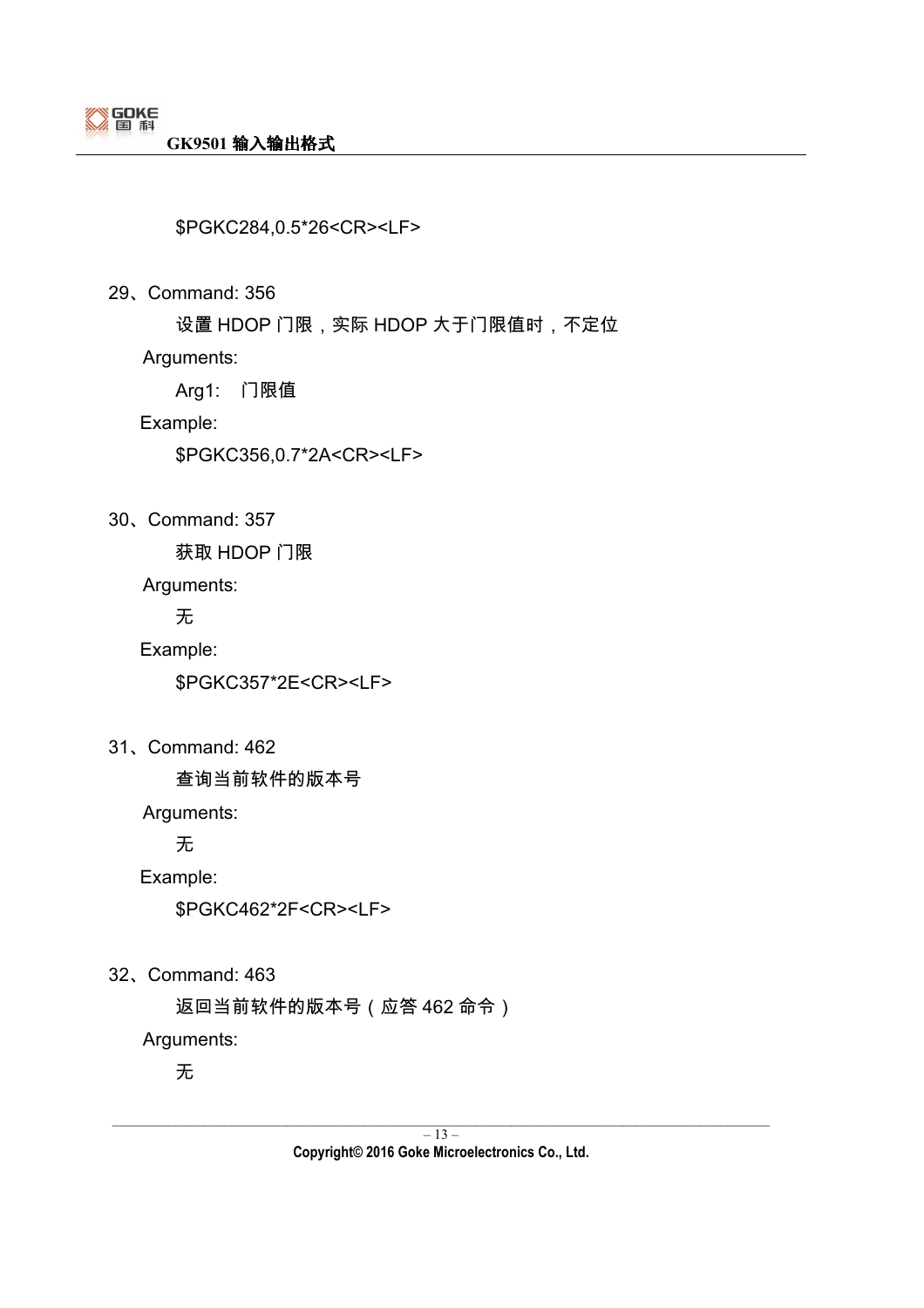#### \$PGKC463,GOKE9501\_1.3\_17101100\*22<CR><LF>

- 33、Command: 639
	- 设置大概的位置信息和时间信息,以加快定位速度

#### Arguments:

- Arg1: 纬度, 例如:28.166450
- Arg2: 经度, 例如 : 120.389700
- Arg3: 高度, 例如:
- Arg4: 年
- Arg5: 月
- Arg6: 日
- Arg7: 时,时间是 UTC 时间
- Arg8: 分
- Arg9: 秒

#### Example:

\$PGKC639,28.166450,120.389700,0,2017,3,15,12,0,0\*33<CR><LF>

#### 34、Command: 786

设置定位模式

Arguments:

- Arg1: "0", 正常模式
	- "1",健身模式,适用于步行和慢跑
	- "2",航空模式,适用于高速运动模式

"3",气球模式,适用于高程模式

#### Example:

\$PGKC786,1\*3B<CR><LF>

**Copyright© 2016 Goke Microelectronics Co., Ltd.**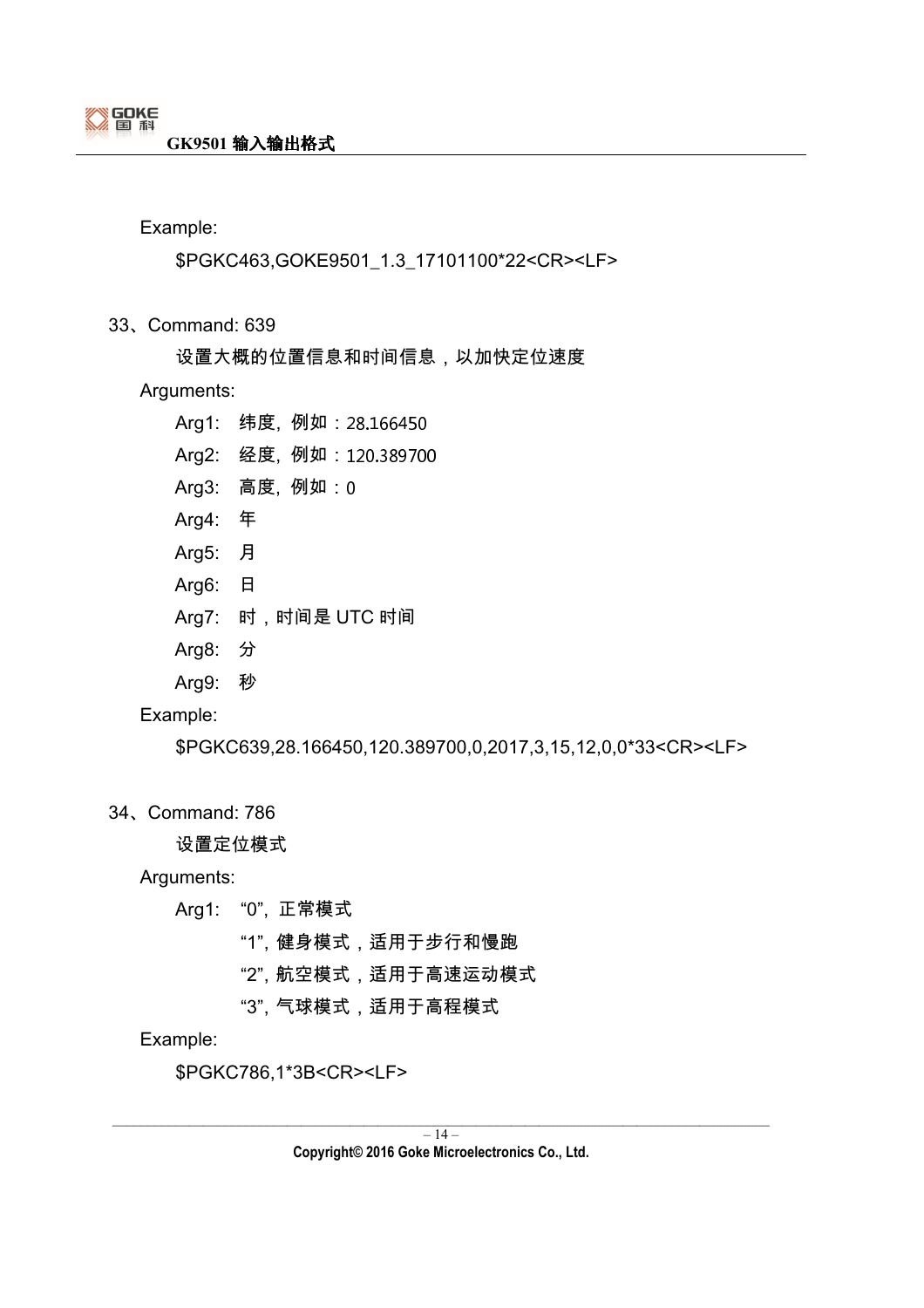# 3.支持 NMEA0183 协议

GK9501 支持 NMEA0183 V4.1 协议并兼容以前版本,关于 NMEA0183 V4.1 的详细信 息可以参照 NMEA 0183 V4.1 官方文档。

常见输出格式如下:

GGA:时间、位置、卫星数量

- GSA:GPS 接收机操作模式,定位使用的卫星,DOP 值,定位状态
- GSV:可见 GPS 卫星信息、仰角、方位角、信噪比
- RMC:时间、日期、位置、速度
- VTG:地面速度信息

### 语句标识符:

| 标识符       | 含义             |
|-----------|----------------|
| <b>BD</b> | BDS,北斗二代卫星系统   |
| <b>GP</b> | <b>GPS</b>     |
| GL        | <b>GLONASS</b> |
| <b>GA</b> | Galileo        |
| GN        | GNSS,全球导航卫星系统  |

## GGA

\$--GGA,hhmmss.ss,llll.ll,a,yyyyy.yy,a,x,xx,x.x,x.x,M,x.x,M,x.x,xxxx\*hh

样例数据:\$GPGGA,065545.789,2109.9551,N,12023.4047,E,1,9,0.85,18.1,M,8.0,M,,\*5E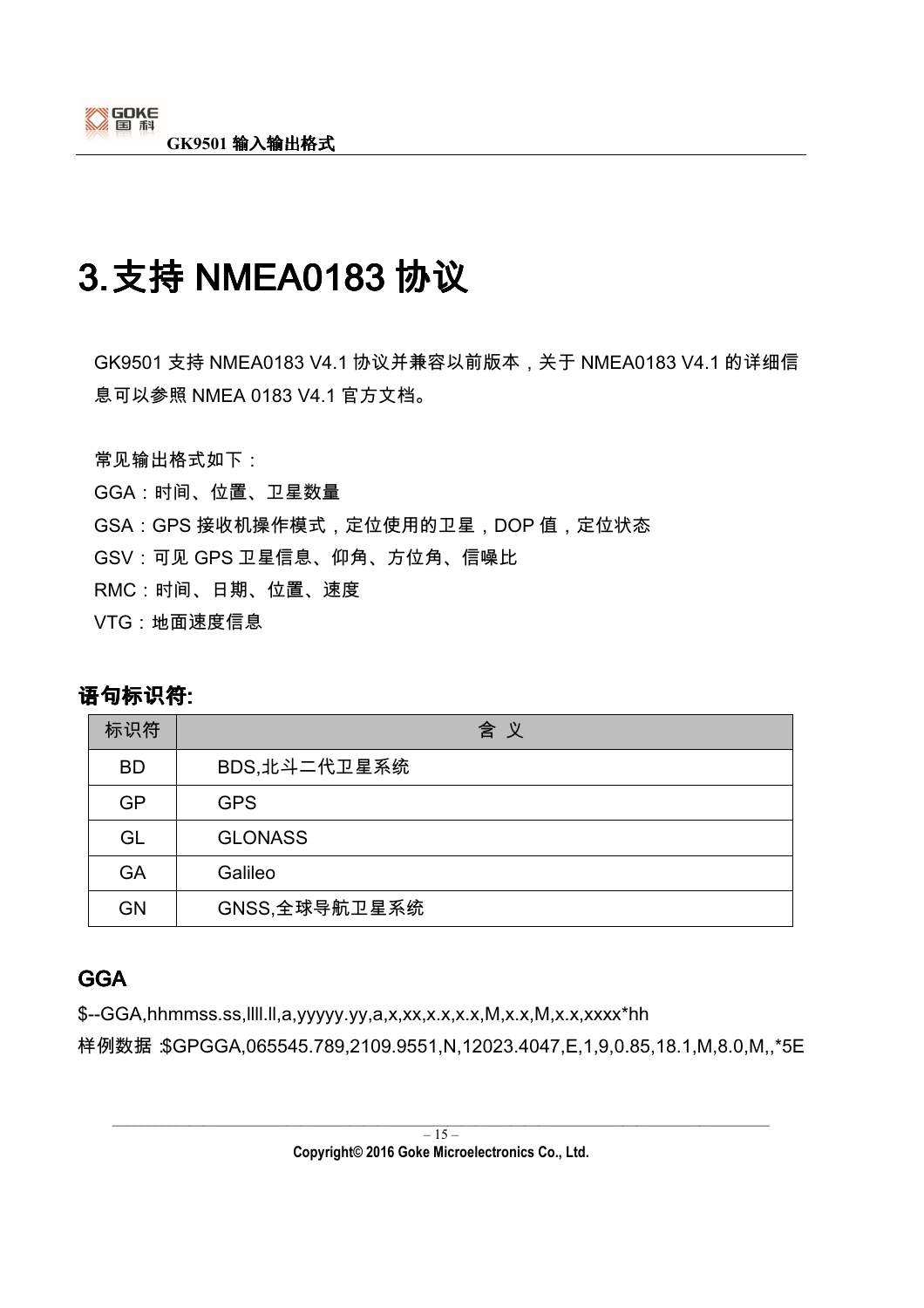

| 名称                                 | 样例         | 单位 | 描述               |
|------------------------------------|------------|----|------------------|
| 消息 ID                              | \$GPGGA    |    | GGA 协议头          |
| UTC 时间                             | 065545.789 |    | hhmmss.sss       |
| 纬度                                 | 2109.9551  |    | ddmm.mmmm        |
| N/S 指示                             | N          |    | N=北, S=南         |
| 经度                                 | 12023.4047 |    | dddmm.mmmm       |
| E/W 指示                             | E.         |    | W=西,E=东          |
| 定位指示                               |            |    | 0:未定位            |
|                                    |            |    | 1:SPS 模式, 定位有效   |
|                                    |            |    | 2:差分,SPS 模式,定位有效 |
|                                    |            |    | 3:PPS 模式,定位有效    |
| 卫星数目                               | 9          |    | 范围 0 到 12        |
| <b>HDOP</b>                        | 0.85       |    | 水平精度             |
| MSL 幅度                             | 18.1       | 米  |                  |
| 单位                                 | M          | 米  |                  |
| 大地                                 | $-2.2$     | 米  |                  |
| 单位                                 | M          |    |                  |
| 差分时间                               | 8.0        | 秒  | 当没有 DGPS 时,无效    |
| 差分 ID                              | 0000       |    |                  |
| 校验和                                | $*5E$      |    |                  |
| $<$ CR $>$ <lf<math>&gt;</lf<math> |            |    | 消息结束             |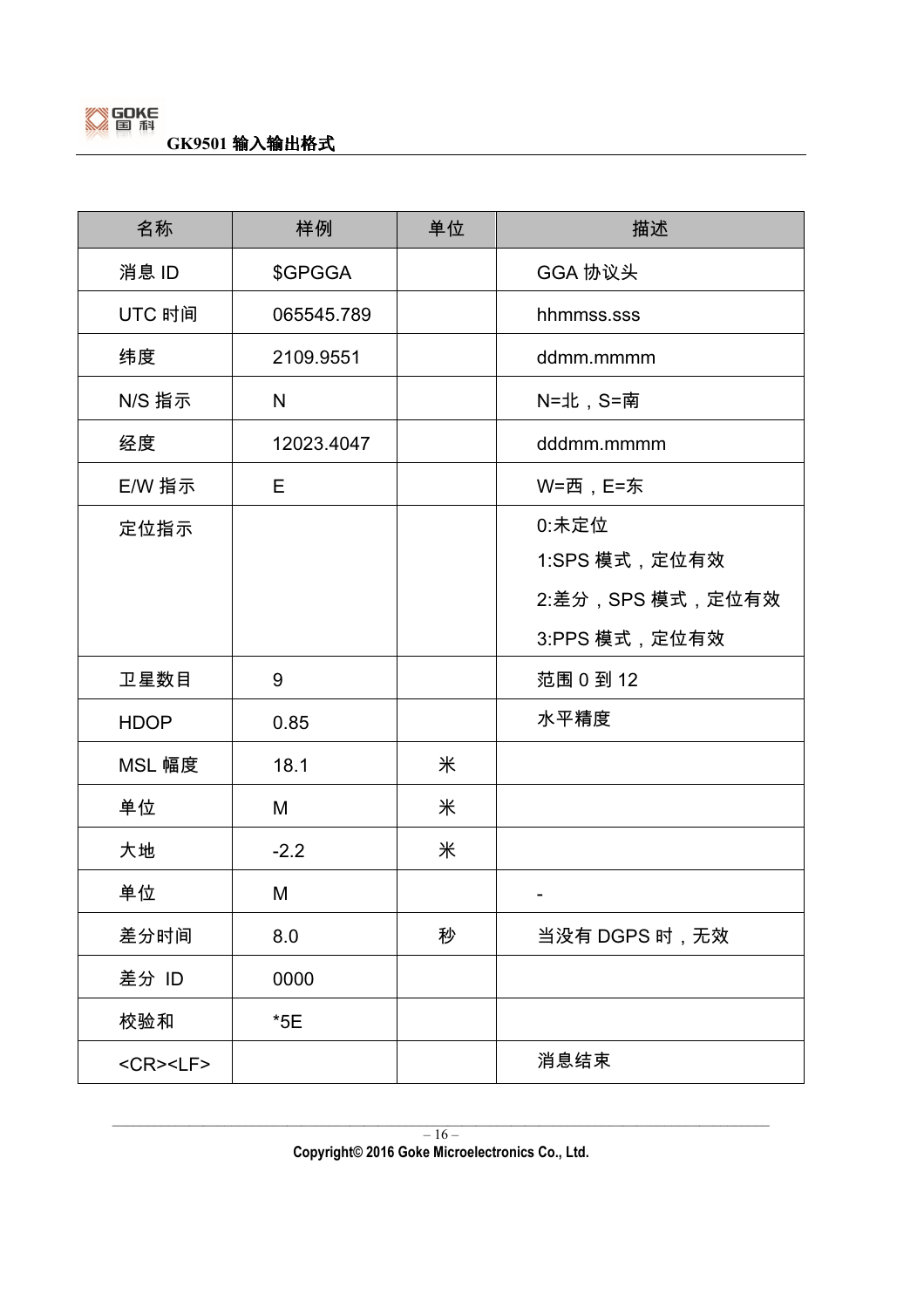## **GSA**

\$--GSA,a,a,x,x,x,x,x,x,x,x,x,x,x,x,x,x,x.x,x.x,x.x\*hh

样例数据: \$GPGSA,A,3,10,24,12,32,25,21,15,20,31,,,,1.25,0.85,0.91\*04

| 名称          | 样例     | 单位  | 描述                  |
|-------------|--------|-----|---------------------|
| 消息 ID       | \$GPGS |     | GSA 协议头             |
| 模式 1        | A      |     | M=手动,强制在 2D 或 3D 模式 |
|             |        |     | A=自动                |
| 模式 2        | 3      |     | 1:定位无效              |
|             |        |     | 2:2D 定位             |
|             |        |     | 3:3D 定位             |
| 卫星使用        | 10     |     | 通道1                 |
| 卫星使用        | 24     |     | 通道 2                |
| 卫星使用        | 12     |     | 通道3                 |
| 卫星使用        | 32     |     | 通道 4                |
| 卫星使用        | 25     |     | 通道5                 |
| 卫星使用        | 21     |     | 通道6                 |
| 卫星使用        | 15     |     | 通道7                 |
| 卫星使用        | 20     |     | 通道8                 |
| , , ,       | , 1, 1 | ,,, | , , ,               |
| 卫星使用        |        |     | 通道 12               |
| <b>PDOP</b> | 1.25   |     | 位置精度                |
| <b>HDOP</b> | 0.85   |     | 水平精度                |
| <b>VDOP</b> | 0.91   |     | 垂直精度                |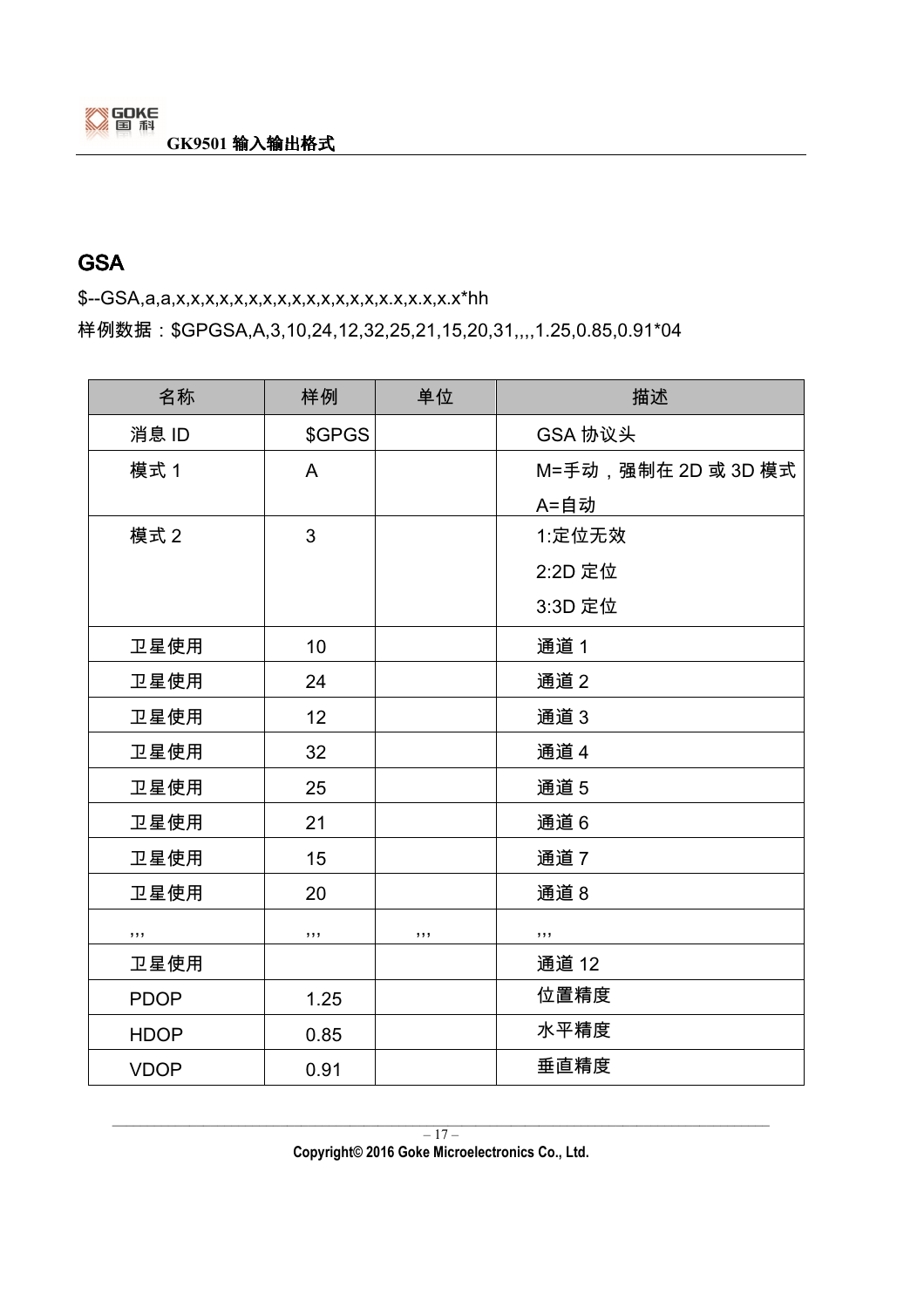

| 校验和                   | $*04$ |      |
|-----------------------|-------|------|
| $<$ CR $>$ $<$ LF $>$ |       | 消息结束 |

### **GSV**

\$--GSV,x,x,x,x,x,x,x,...\*hh

样例数据:

\$GPGSV,3,1,12,14,75,001,31,32,67,111,38,31,57,331,33,26,47,221,20\*73 \$GPGSV,3,2,12,25,38,041,29,29,30,097,32,193,26,176,35,22,23,301,30\*47 \$GPGSV,3,3,12,10,20,185,28,44,20,250,,16,17,217,21,03,14,315,\*7D

| 名称         | 样例              | 单位   | 描述                |
|------------|-----------------|------|-------------------|
| 消息 ID      | \$GPGSV         |      | GSV 协议头           |
| 消息数目       | 3               |      | 范围 1 到 3          |
| 消息编号       | 1               |      | 范围 1 到 3          |
| 卫星数目       | 12 <sub>2</sub> |      |                   |
| 卫星 ID      | 14              |      | 范围 1 到 32         |
| 仰角         | 75              | 度    | 最大 90°            |
| 方位角        | 001             | 度    | 范围 0 到 359°       |
| 载噪比 (C/No) | 31              | dBHz | 范围 0 到 99,没有跟踪时为空 |
| 卫星 ID      | 32              |      | 范围 1 到 32         |
| 仰角         | 67              | 度    | 最大 90°            |
| 方位角        | 111             | 度    | 范围 0 到 359°       |
| 载噪比(C/No)  | 38              | dBHz | 范围 0 到 99,没有跟踪时为空 |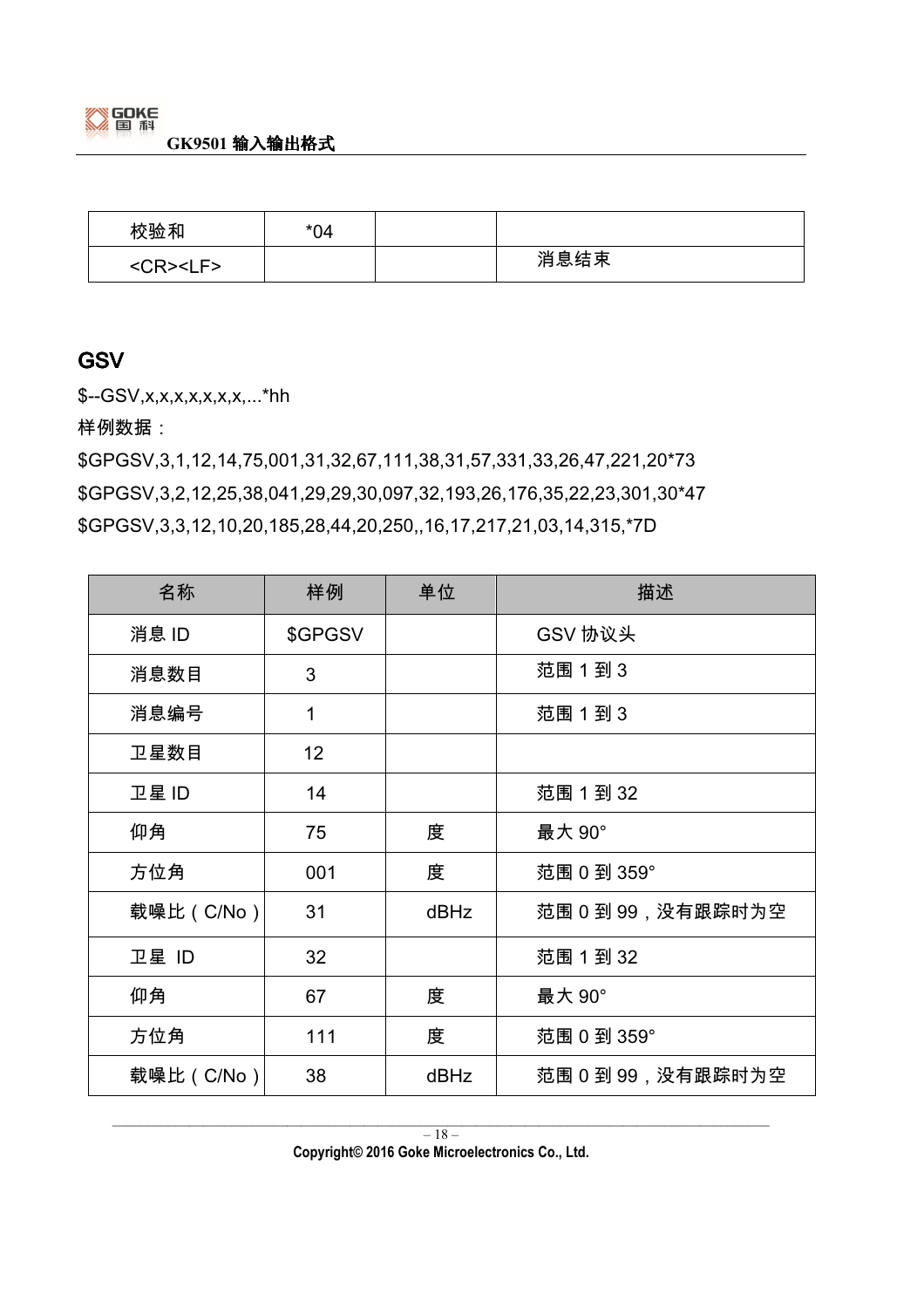

| 卫星 ID              | 31    |      | 范围 1 到 32          |
|--------------------|-------|------|--------------------|
| 仰角                 | 57    | 度    | 最大 90°             |
| 方位角                | 331   | 度    | 范围 0 到 359°        |
| 载噪比 (C/No)         | 33    | dBHz | 范围 0 到 99, 没有跟踪时为空 |
| 卫星 ID              | 26    |      | 范围 1 到 32          |
| 仰角                 | 47    | 度    | 最大 90°             |
| 方位角                | 221   | 度    | 范围 0 到 359°        |
| 载噪比 (C/No)         | 20    | dBHz | 范围 0 到 99, 没有跟踪时为空 |
| 校验和                | $*73$ |      |                    |
| <cr><lf></lf></cr> |       |      | 消息结束               |

### RMC

\$--RMC,hhmmss.ss,A,llll.ll,a,yyyyy.yy,a,x.x,x.x,xxxx,x.x,a\*hh

样例数据:

\$GPRMC,100646.000,A,3109.9704,N,12123.4219,E,0.257,335.62,291216,,,A\*59

| 名称     | 样例         | 单位 | 描述            |
|--------|------------|----|---------------|
| 消息 ID  | \$GPRMC    |    | RMC 协议头       |
| UTC 时间 | 100646.000 |    | hhmmss.ss     |
| 状态     | Α          |    | A=数据有效;V=数据无效 |
| 纬度     | 2109.9704  |    | ddmm.mmmm     |
| N/S 指示 | N          |    | N=北, S=南      |
| 经度     | 11123.4219 |    | dddmm.mmmm    |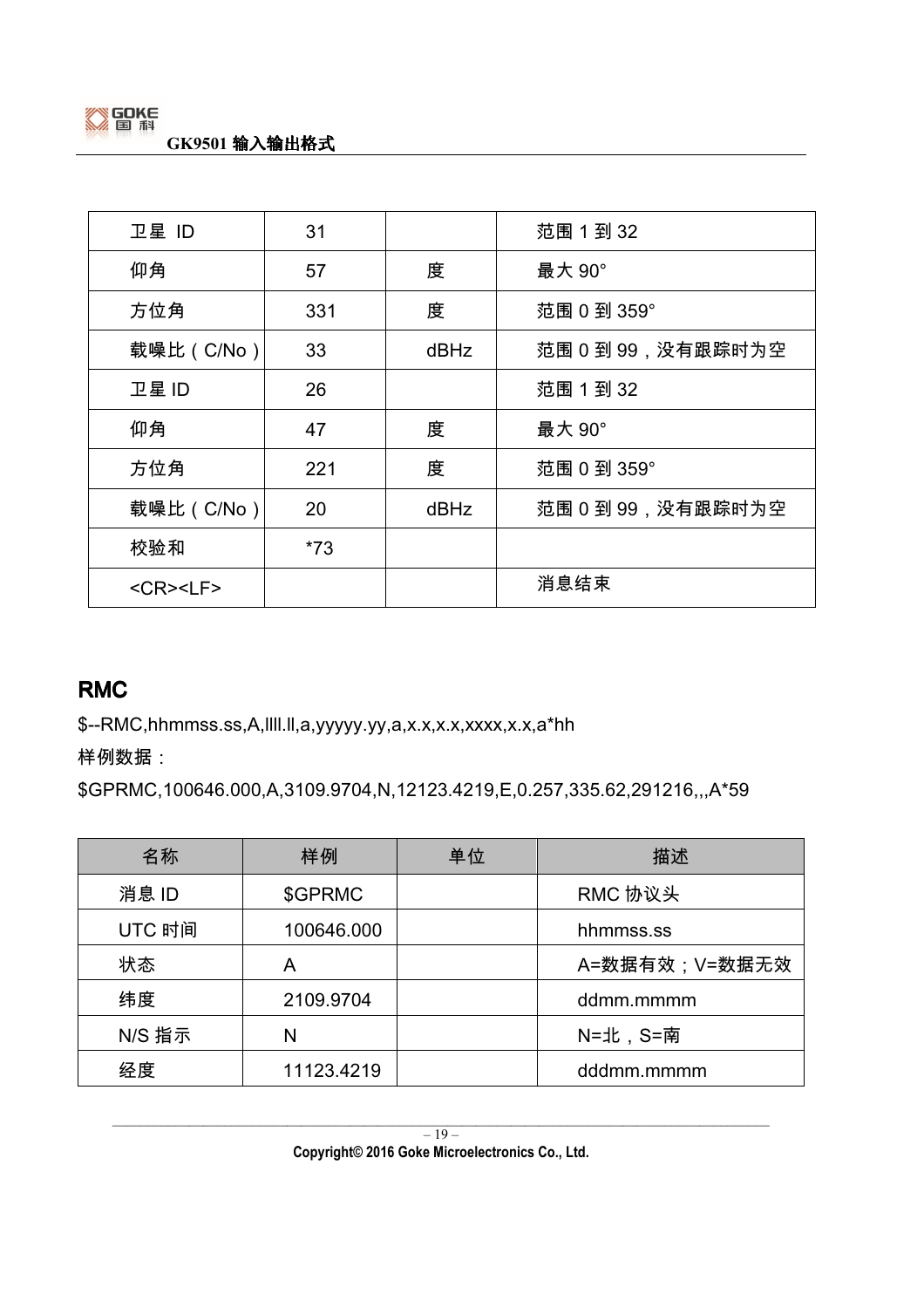

| E/W 指示             | Е      |         | W=西, E=东 |
|--------------------|--------|---------|----------|
| 地面速度               | 0.257  | Knot (节 |          |
| 方位                 | 335.62 | 度       |          |
| 日期                 | 291216 |         | ddmmyy   |
| 磁变量                |        |         | ۰        |
| 校验和                | $*59$  |         |          |
| <cr><lf></lf></cr> |        |         | 消息结束     |

### VTG

\$--VTG,x.x,T,x.x,M,x.x,N,x.x,K\*hh

样例数据: \$GPVTG,335.62,T,,M,0.257,N,0.477,K,A\*38

| 名称    | 样例      | 单位      | 描述          |
|-------|---------|---------|-------------|
| 消息 ID | \$GPVTG |         | VTG 协议头     |
| 方位    | 335.62  | 度       |             |
| 参考    | т       |         | <b>True</b> |
| 方位    | 335.62  | 度       |             |
| 参考    | M       |         | Magnetic    |
| 速度    | 0.257   | Knot (节 |             |
| 单位    | N       |         | 节           |
| 速度    | 0.477   | 公里/小时   |             |
| 单位    | Κ       |         | 公里/小时       |